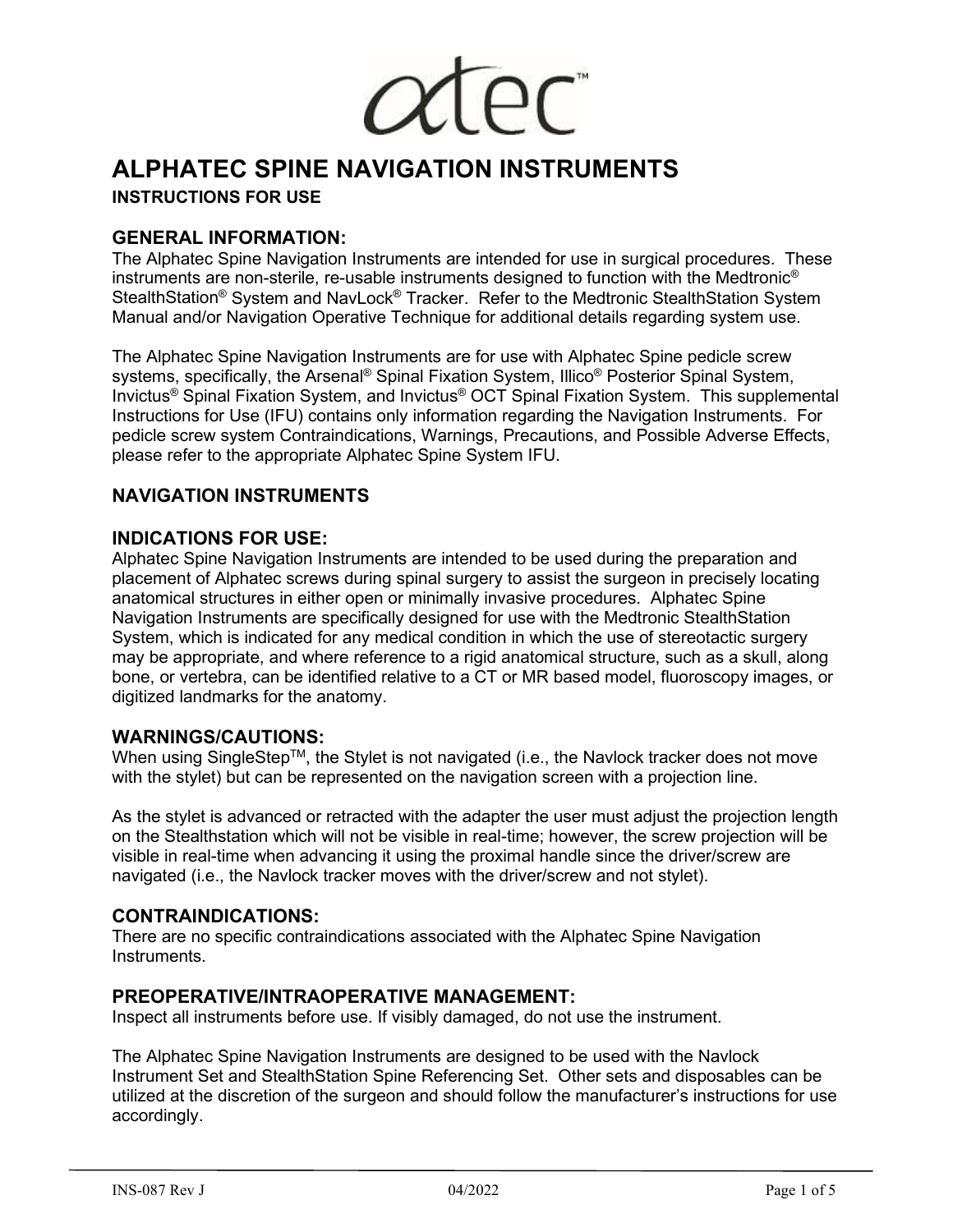

Instruments designed for use with the StealthStation System have a precise instrument geometry and LED/sphere configuration. The specific geometry of each instrument is stored in a file to which the computer refers to determine where the tip of the instrument is located in relation to the instrument LEDs or spheres. Before beginning navigation, the computer must be told which instrument has been chosen.

When selecting the instrument from the list in the application software, the system will expect verification that the chosen instrument is not bent or otherwise damaged. To do this, place the tip of the instrument into a metal divot on the reference frame (e.g., StealthAiR Spine Frame). The camera and computer will then confirm that the instrument in use matches the specifications for the instrument selected in the software.

Users must complete verification steps as required per the Medtronic StealthStation System Manual and/or Navigation Operative Technique.

To maintain accuracy, the system must continuously track the position of the anatomy during registration and navigation. This is necessary because anatomy or the localizer may accidentally or unavoidably be moved after patient registration or image acquisition. If the system did not track the position of the anatomy via the patient reference frame, any movement of the patient or localizer after registration or image acquisition would result in inaccurate navigation.

During surgery, the system tracks the position of specialized surgical instruments in or on the patient anatomy and continuously updates the instrument position on these images.

The system continuously re-computes the relative spatial positions of the patient reference frame and instrument in the navigation field and relates this information to the patient registration data in order to identify the location of the instrument on the operative images.

The user should assess, before the procedure and repeatedly throughout the procedure, the positioning of the tip of each Navigation instrument on an identifiable anatomical landmark and compare the actual tip location to that displayed by the system. When verifying the accuracy of the Navigation Drivers, the accuracy test should include the screw (of which diameter and length are selected/entered in the software) assembled securely onto the distal end of the driver using the tip of the screw on the selected landmark.

Surgical accuracy should be assessed repeatedly throughout a procedure when using a surgical navigation system by positioning the navigated instrument tip on an identifiable anatomical landmark and comparing the actual tip location to that displayed by the system. In the event of a registration failure or suspected inaccuracy, the instrument should not be used with the Navigation System and the instrument should be inspected for damage before continuing with a replacement instrument or non-navigated procedure.

## **REPROCESSING OF REUSABLE INSTRUMENTS**

## **General Information for all Instruments:**

- **Point-of-Use Processing:** To facilitate cleaning, instruments should be cleaned initially directly after use in order to facilitate more effective subsequent cleaning steps. Place instruments in a tray and cover with a wet towel to prevent drying.
- The cleaning process is the first step in effectively reprocessing reusable instruments. Adequate sterilization depends on thoroughness of cleaning.
- The cleaning and sterilization processes in this IFU have been validated and demonstrate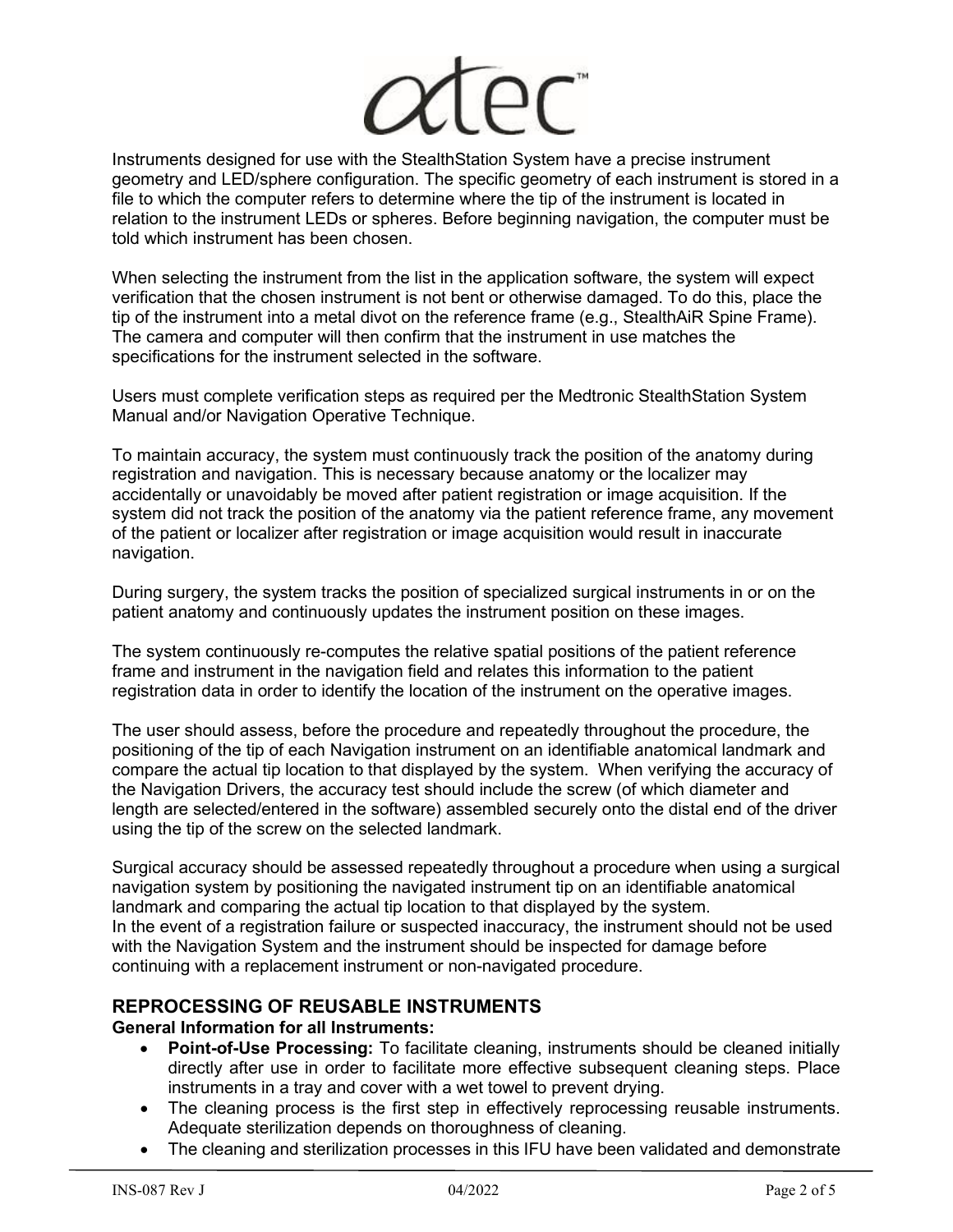

that soil and contaminants have been removed leaving the devices effectively free of viable microorganisms.

- It is recommended that all new relevant clinical practice guidelines be followed as per the *CDC guidance, "Guideline for Disinfection and Sterilization in Healthcare Facilities, 2008".*
- It is recommended to rinse the device components with water that meets specifications for *AAMI TIR34 "Water for the reprocessing of medical devices, 2014"* for example, DI/RO water.

#### **Instrument Preparation:**

- Cleaning, inspection, lubrication, and sterilization must be performed by hospital personnel trained in the general procedures involving contaminant removal.
- Instruments must be cleaned prior to lubrication and sterilization.
- All instrument hinged, rotating, and articulating parts must be lubricated prior to sterilization with a water soluble and sterilizable lubricant intended for surgical instruments (Hinge-Free® for example).
- Certain instruments may be disassembled prior to cleaning.

**Shankdriver:** To disassemble the Shankdriver for cleaning, press the proximal gold button and remove internal hexalobe shaft from the outer sleeve.

#### **Cleaning Instructions for all Instruments:**

- Instruments must be cleaned prior to sterilization. Cleaning, maintenance and mechanical inspection must be performed by hospital personnel trained in the general procedures involving contaminant removal.
- Disconnect all handles/knobs prior to cleaning.
- Complex instruments, such as those with, cannulas, hinges, retractable features, mated surfaces, and textured surface finishes, require special attention during cleaning. Brush tight tolerance areas with an appropriately sized brush and flush using a water jet or syringe where debris could become trapped.
- Ensure all moving parts of instruments are cleaned at both extents of travel.
- Handle all products with care. Mishandling may lead to damage and possible improper functioning.
- Clean the instruments, trays and inserts using only recommended cleaning solutions. Use of caustic solutions (caustic soda) will damage the instruments.
- Visually inspect each instrument for deterioration such as corrosion and worn components; ensure that the laser markings are legible and verify that all actuating parts move freely. Visual inspection must be performed at each cleaning to determine if an instrument is acceptable for use. If an instrument is not acceptable for use, return to the manufacturer.

**Visually inspect the instrument after each cleaning step to ensure the instrument is clean. If not clean, repeat the step until clean.**

#### **Manual Cleaning Steps for Instruments**

| Step 1 | Rinse devices in ambient temperature tap water to remove visible soil.                                                                                                                                                                                                                   |
|--------|------------------------------------------------------------------------------------------------------------------------------------------------------------------------------------------------------------------------------------------------------------------------------------------|
| Step 2 | Prepare enzymatic solution, such as Prolystica <sup>®</sup> 2X Concentrate Enzymatic Presoak &<br>Cleaner or equivalent, per manufacturer's recommendations and submerge device in<br>enzyme solution. Actuate the device while it is submerged and soak for a minimum of<br>10 minutes. |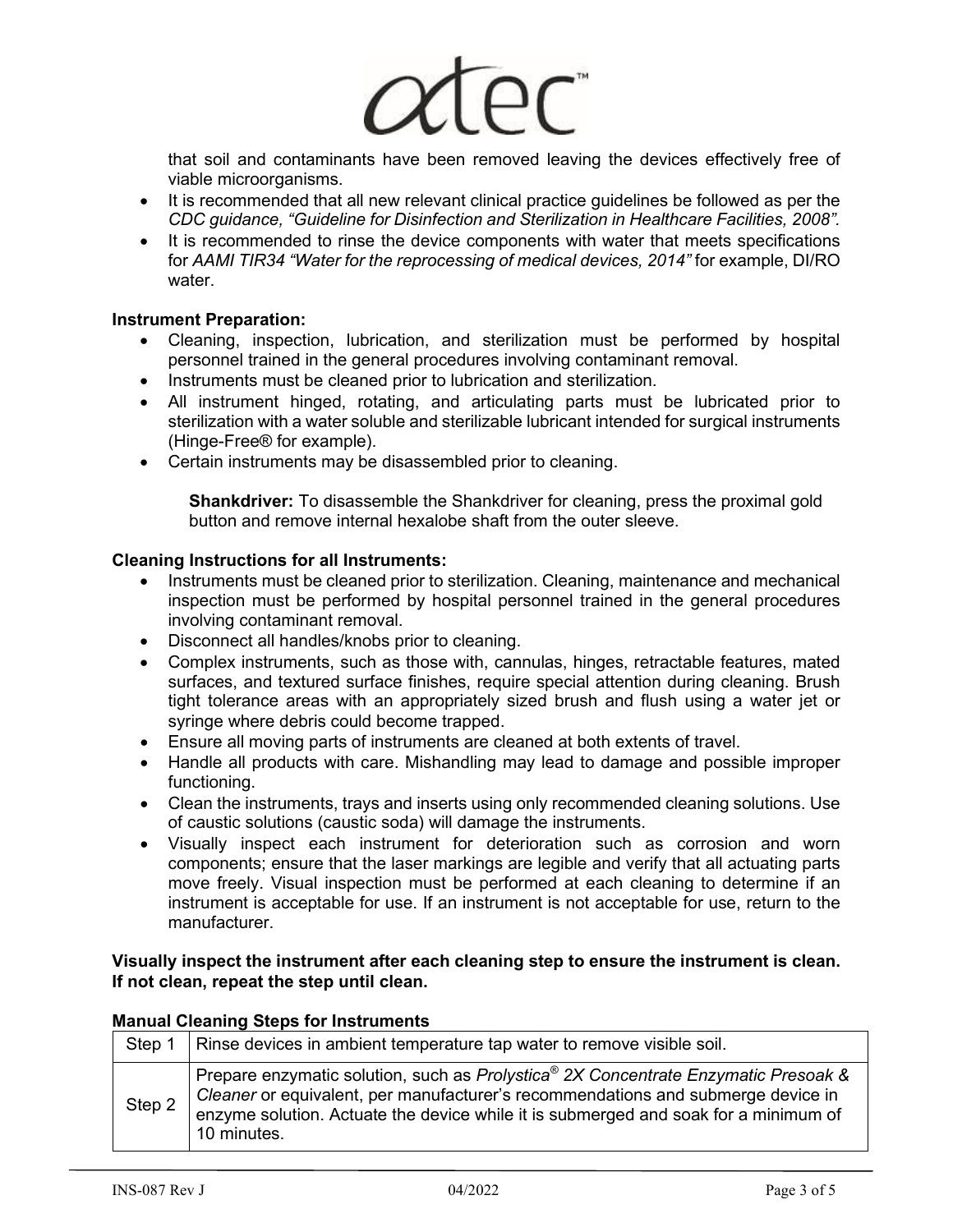

| Step 3 | Actuate and scrub the device using an appropriately sized soft bristled brush, such as a<br>Spectrum Surgical code #M-16 or 45-542 (or equivalent), to brush the lumen for a<br>minimum of 2 minutes. If needed, actuate at several locations to access all surfaces.<br>Use of a syringe (minimum of 50 ml) or water jet is recommended for the hard to reach<br>areas and repeat 3 times. |  |  |  |
|--------|---------------------------------------------------------------------------------------------------------------------------------------------------------------------------------------------------------------------------------------------------------------------------------------------------------------------------------------------------------------------------------------------|--|--|--|
| Step 4 | Rinse devices in DI/RO water for a minimum of 1 minute.                                                                                                                                                                                                                                                                                                                                     |  |  |  |
| Step 5 | Prepare cleaning solution, such as Prolystica <sup>®</sup> 2X Concentrate Alkaline Detergent, per<br>manufacturer's recommendations and submerge and actuate devices in cleaning<br>solution and sonicate for a minimum of 10 minutes.                                                                                                                                                      |  |  |  |
| Step 6 | Thoroughly rinse devices with DI/RO water to remove all detergent residues.                                                                                                                                                                                                                                                                                                                 |  |  |  |
| Step 7 | Dry devices with a clean, lint free cloth or filtered compressed air.                                                                                                                                                                                                                                                                                                                       |  |  |  |

#### **Automatic Washer Cleaning Steps for Instruments**

| Step 1 | Complex instruments, such as those with cannulas, lumens, hinges, retractable features,<br>mated surfaces, and textured surface finishes, require special attention during cleaning.<br>Brush tight tolerance areas with an appropriately sized brush and flush using a water jet<br>or syringe with ambient temperature tap water where debris could become trapped.<br>Place them into the Washer/Disinfector and process through a standard surgical<br>instrument cycle. |  |  |  |
|--------|------------------------------------------------------------------------------------------------------------------------------------------------------------------------------------------------------------------------------------------------------------------------------------------------------------------------------------------------------------------------------------------------------------------------------------------------------------------------------|--|--|--|
| Step 2 | PreWash, cold tap water, 2 minutes.                                                                                                                                                                                                                                                                                                                                                                                                                                          |  |  |  |
| Step 3 | Enzyme wash using cleaner such as Prolystica® 2X Concentrate Enzymatic Presoak &<br>Cleaner or equivalent, per manufacturer's recommendations, hot tap water, 1 minute.                                                                                                                                                                                                                                                                                                      |  |  |  |
| Step 4 | Detergent wash using detergent such as Prolystica <sup>®</sup> 2X Concentrate Alkaline<br>Detergent, per manufacturer's recommendations, hot tap water (66°C/150°F), 2<br>minutes.                                                                                                                                                                                                                                                                                           |  |  |  |
| Step 5 | Rinse 2 times, hot tap water, 15 seconds.                                                                                                                                                                                                                                                                                                                                                                                                                                    |  |  |  |
| Step 6 | Purified water rinse (66°C/150°F), 10 seconds.                                                                                                                                                                                                                                                                                                                                                                                                                               |  |  |  |
| Step 7 | Hot air dry (115°C/239°F) for at least 10 minutes.                                                                                                                                                                                                                                                                                                                                                                                                                           |  |  |  |

#### **STERILIZATION and RESTERILIZATION (for all Instruments and Implants):**

- All implants and instruments are provided non-sterile and must be steam sterilized prior to use in the trays provided, using the validated cycle parameters.
- Alphatec products have been validated to achieve sterility using FDA cleared sterilization accessories (sterilization wraps, container and filters).
- Instrument sets have been validated in standard configurations. **No additional items should be added to the set for sterilization.**

| Cycle Type | <u>Femperature</u> | <b>Exposure Time</b> | Minimum Drying Time | Cool Down Time |
|------------|--------------------|----------------------|---------------------|----------------|
| Pre-vacuum | 270°F (132°C)      | 4 minutes            | 45 minutes          | 15 minutes     |